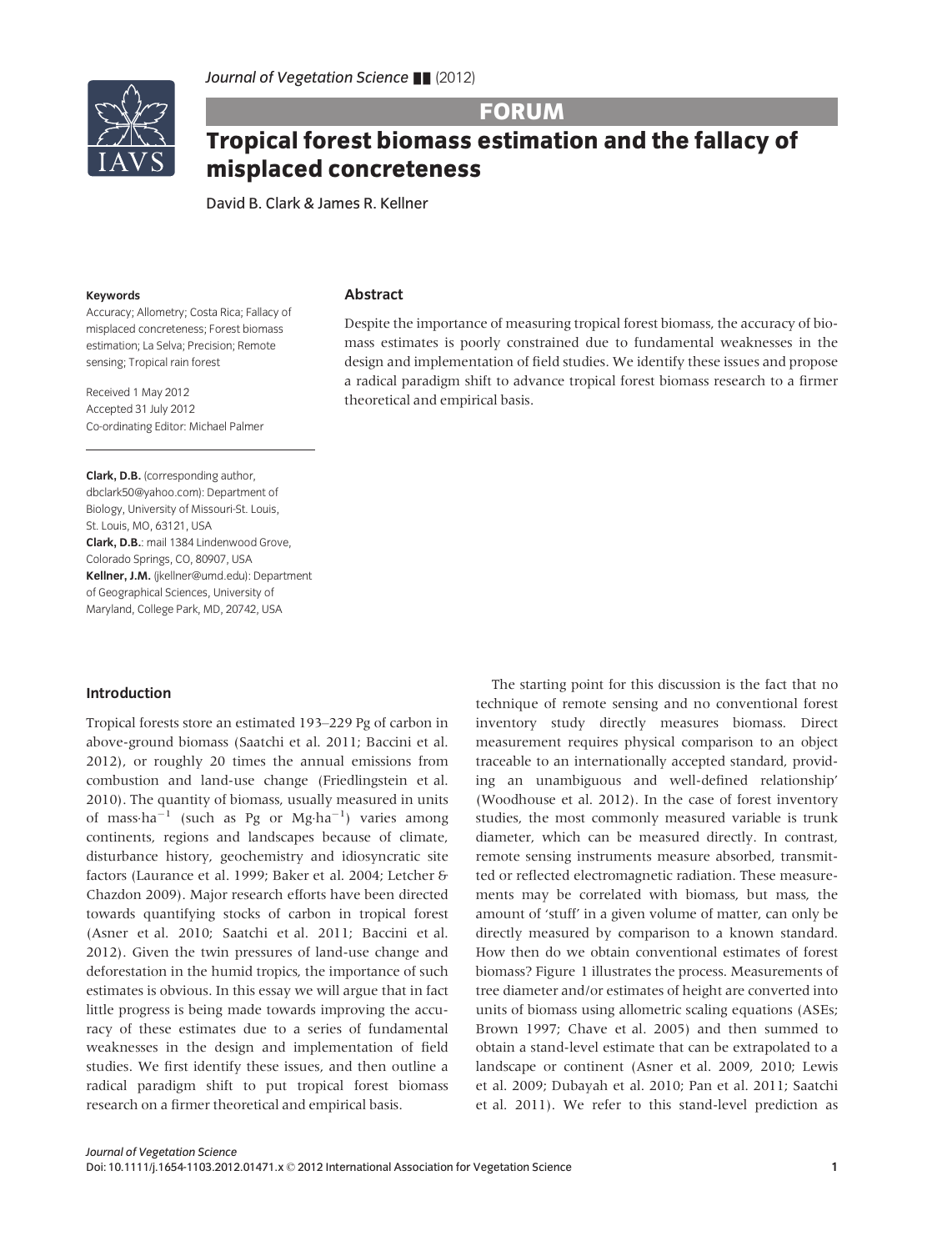

Fig. 1. Venn diagram showing a typical conceptual framework to estimate above-ground biomass in tropical forests. Field measurements of tree size within a fixed area (shown in grey) can be combined with allometric models to predict above-ground biomass. These predictions can be summed over many individual trees to obtain stand-level EAGB. Remote sensing variables such as canopy height or foliar chemical properties in the same fixed area can be regressed against EAGB, and the regression equation can be used to predict EAGB in locations with remote sensing data where field measurements are absent (area in white).

estimated above-ground biomass (EAGB), and to biomass quantified by direct harvest simply as biomass.

Pan-tropical estimates of forest biomass will necessarily incorporate data from remote sensing, since only remotely sensed data offer the potential to sample a significant fraction of the immense area of this biome. Using data from airborne or satellite systems, characteristics of forest structure or condition can be related to EAGB, and then extrapolated to large areas (Fig. 1). Because predicting EAGB using remote sensing begins with stand-level EAGB, the accuracy of remotely sensed predictions cannot surpass the accuracy of field measurements and ASEs used to derive EAGB. In contrast to these indirect procedures, plot-level biomass can be measured directly by harvesting vegetation and weighing the component parts. This is laborious and has been done in only a handful of studies that we are aware of (e.g. Araujo et al. 1999; Chambers et al. 2001).

We distinguish measurements from estimates. Measurements are obtained directly (e.g. tree diameter), whereas estimates are based on indirect approximations, usually involving calibrating equations. All estimates and measurements include sources of uncertainty, and a listing of all sources of uncertainty and their magnitudes constitutes an error budget. For both estimates and measurements, we will emphasize the distinction between accuracy and precision. Accuracy is the difference between a measurement or estimate and 'truth'; precision is the variance among repeated measurements or estimates, irrespective of accuracy (Zar 1996). Assessment of both accuracy and precision requires replication. A technique could, for example, be highly accurate (mean of replicates close to the true value) but imprecise (high variance among replicates), or highly precise (low variance of replicates) but inaccurate (e.g. measured with an instrument calibrated with an incorrect standard). Note that evaluation of accuracy requires some method for directly assessing the variable being measured. For biomass in particular, direct measurements of mass are necessary to assess accuracy.

This distinction between accuracy and precision is fundamentally important. For many policy and management issues, a measure of forest biomass that is precise but of unknown accuracy may be sufficient. It is arguable, for example, that a remotely sensed metric of forest structure, one that should in general be correlated with forest carbon content, might be sufficient for the needs of monitoring of the sort envisioned by the Reduced Emissions from Deforestation and Degradation initiative (REDD+; UNFCCC 2012). For global carbon budgets and climate change science, however, accuracy is essential. Determining the impacts of tropical forest biomass carbon on global climate requires that we know accurately how much carbon is there. For example, projections of increases in atmospheric  $CO<sub>2</sub>$  due to tropical deforestation and temperature-induced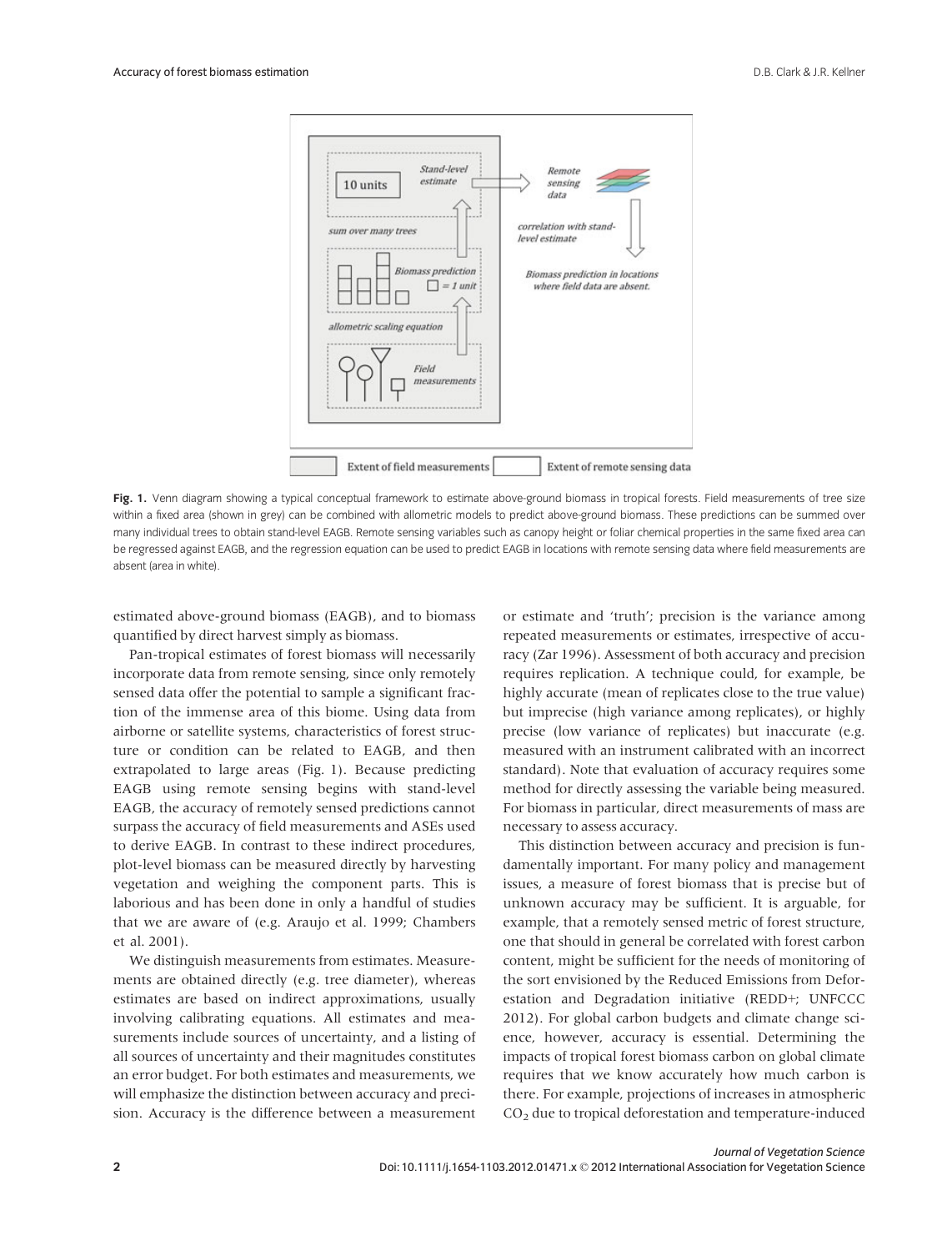biome shifts are based on assumptions about absolute quantities of carbon in tropical forests. In this case accuracy of estimates is the issue, not precision.

There are at least three sources of uncertainty that are common to both measurements and estimates of biomass, and the extrapolation of these numbers to large areas. One is sampling design. The most common design is opportunistic (i.e. to sample near roads or rivers where it is cheapest), with unreplicated plots. Ideally, samples would be sited randomly, with replication, and stratified by environmental gradients that are thought or known to affect forest structure, such as climate, soil nutrients and disturbance history (Laurance et al. 1999, 2010; Chazdon 2003; Malhi et al. 2006). Inevitably, the total area in such intensively studied plots is miniscule relative to the total extent of tropical forest, and non-random plot locations may impact extrapolation of biomass estimates or measurements if locations are not representative of conditions throughout large areas. The magnitude of this effect has been vigorously debated and there is no clear consensus for tropical forests (Körner 2003; Fisher et al. 2008; Chambers et al. 2009; Lloyd et al. 2009; Rutishauser et al. 2010). Because tropical biomass estimates come from extrapolations far beyond the area represented by ground samples, biogeographic variation in allometric relations, wood density and soil fertility come into play, but these have yet to be systematically incorporated as sources of uncertainty.

Both field and remotely sensed estimates of biomass depend on ASEs to convert diameters, or diameters and heights, to biomass. Sources of uncertainty introduced through ASEs include species diversity and wood density in addition to the underlying strength of the ASE (Chave et al. 2004). For example, species diversity in the humid tropics is enormous, yet wood density is known for only a minority of species. Chave et al. (2009) significantly advanced our knowledge of wood density by compiling data for 8412 taxa, but this is dwarfed by the estimated total of 40 000–50 000 tropical tree species (Hamilton et al. 2010). Even if an ASE is developed using local taxa and environmental conditions, the relationship will always include residual error (i.e. the relationship between tree size and biomass does not have an  $r^2 = 1$ ). Graphs of biomass against tree size show that biomass increases logarithmically with stem diameter (e.g. Brown 1997), and that the spread of points around the ASE regression line increases with tree size. This indicates that large-diameter trees can take on a wider range of biomass values than smaller trees. Because conventional approaches usually work with logarithms and maximum likelihood parameter estimates, this form of uncertainty is almost completely ignored (Mascaro et al. 2011 is an exception).

A third, and to date unmeasured, source of uncertainty is the possibility of positive bias in published ASEs due to

the harvest of trees with perfect form. In most cases there is insufficient documentation to determine whether harvested trees were selected at random. Given the massive amount of work involved, it seems to us parsimonious to assume in these cases that individuals were selected to have idealized form (i.e. entire crowns, cylindrical solid trunks and no obvious defects). Many trees in the real world are in fact not perfect and have a variety of conditions that decrease their biomass relative to perfect specimens (e.g. hollow trunks, missing major sections of crown and residual trunk irregularities due to prior damage). The magnitude of this potential bias has never been measured by plot-level harvest.

Finally, biomass allometries differ greatly among the life forms commonly assessed in forest inventories, and the data for trees are much more extensive than those for lianas (woody vines) and palms. Significant portions of biomass are normally not sampled at all in forest inventory studies (stems below a lower size class limit, epiphytes) and can only be estimated by fudge factors applied to stand-level data.

An additional source of uncertainty for estimating carbon stocks is the factor used to convert biomass to carbon. This factor is commonly assumed to be a constant between 0.48 and 0.50, but recent work suggests this assumption leads to a positive bias in carbon stock estimates (Martin & Thomas 2011).

Because remotely sensed estimates of biomass begin with plot-level EAGB, they incorporate all of the sources of uncertainty described above in addition to their own, instrument-specific errors. For example, light detection and ranging (LiDAR) estimates of canopy height depend completely on the ability to detect ground elevation. Reliably detecting ground elevation under closed-canopy tropical rain forest can be difficult (Dubayah et al. 2010), and independent measurements to validate derived terrain elevation maps are generally not available. Analyses that integrate multiple data types have their own distinct sources of error (e.g. Saatchi et al. 2011; Baccini et al. 2012).

Relating remotely sensed data to EAGB requires that the two data sources are co-registered. Uncertainly in the location of either data source introduces uncertainty into the relationship between EAGB and remotely sensed data. This is a significant issue in closed-canopy tropical forests, where obtaining differentially corrected GPS data for plot locations can be difficult or impossible. There are methods to assess the effects of geolocation error on the relation between field and remotely sensed data (e.g. Blair & Hofton 1999), but these are almost never used or reported.

In contrast to sources of uncertainty in EAGB, there are also sources of uncertainty in direct measurements of biomass by felling and weighing individuals in plots. Sawdust and attached vegetation like epiphytes must be collected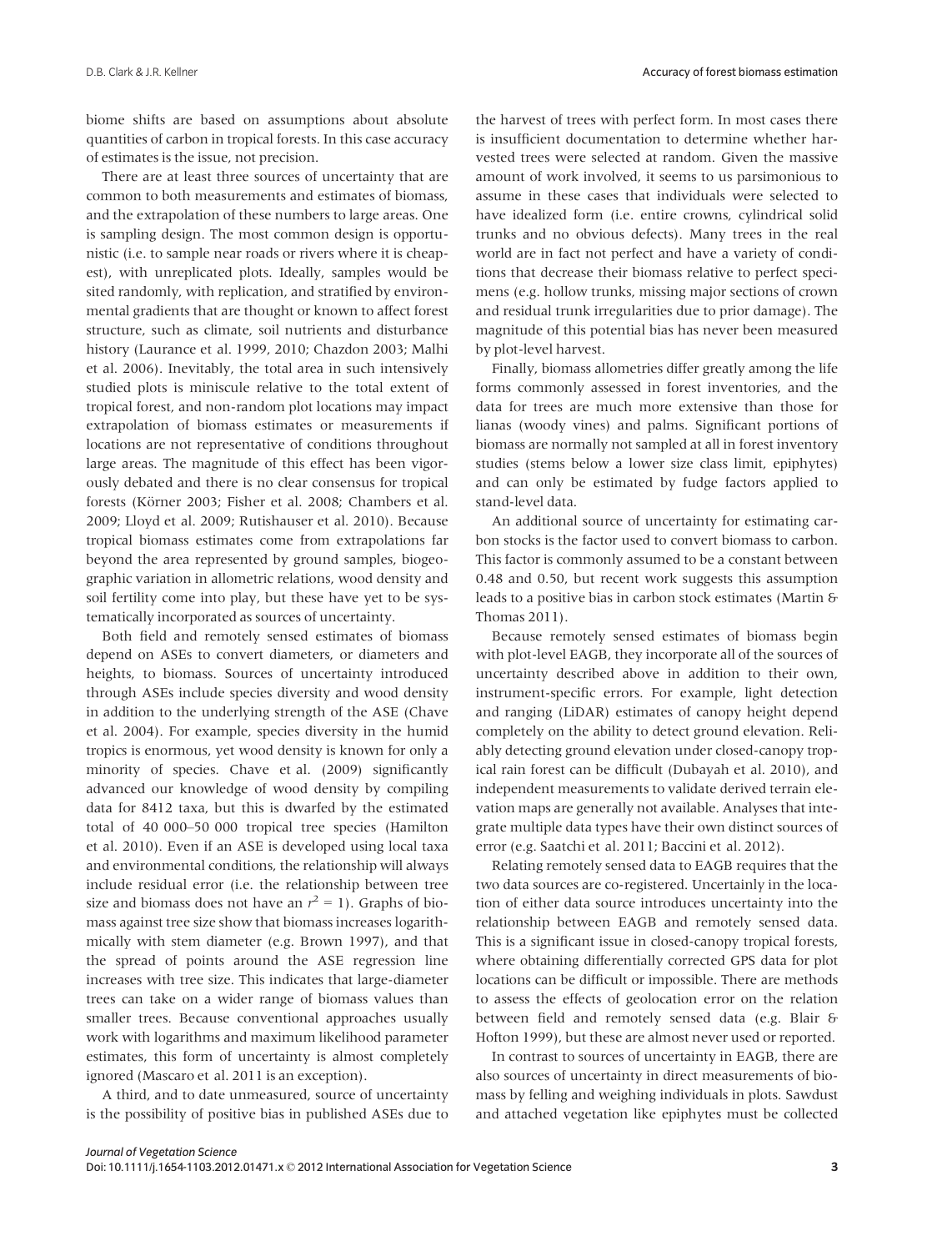and weighed; a standard procedure for conversion of field weight to dry weight must be followed; procedures to handle trunks and crowns that are only partially within the plot must be implemented. Scales and balances should be calibrated to standard and traceable masses. It is clear that there is very little overlap in the components of error budgets of EAGB by forest inventory and/or remote sensing and the error budgets of direct measurements of forest biomass through stand-level harvest.

The core of the problem is the ground data: we do not measure biomass, so the accuracy of biomass estimates is not known. Researchers loosely refer to EAGB as 'biomass' simply because it is easier to estimate biomass than to measure it. In short, we do it because we can (see example in Clark & Clark 2000).

The central theme of this essay is that estimated forest biomass is not equal to measured forest biomass. As a scientific community we have repeatedly committed what has been termed 'the fallacy of misplaced concreteness' (Whitehead 1926), which is the error of 'mistaking the abstract for the concrete.' We confound the abstract (an estimate of biomass) with the concrete (a measurement of biomass).

To understand how fundamental this problem is, it is useful to consider the normal process of scientific research and how that could, and we argue should, be applied to measurement of forest biomass. Table 1 illustrates this sequence with ground data of known accuracy and remotely sensed data: (1) develop a model, in our case this could be an ASE relating some remotely sensed metric to EAGB; (2) gather data of known accuracy to test the model by harvesting individuals and directly measuring their size and biomass; (3) compare the predictions of the model to the data; (4) repeat (1) to (3) until the desired degrees of accuracy and precision are attained or the model is discarded or modified. To our knowledge this has never been done in any tropical forest, and consequently, the accuracy of all current tropical forest biomass estimates is unknown.

Table 1. Sequential steps to estimate forest biomass using remotely sensed data and harvested trees.

- 1. Select calibration plots and assess with remote sensing instruments
- 2. Measure biomass in calibration plots by total harvest
- 3. Develop a relationship between remotely-sensed data and harvested biomass
- 4. Select test plots and assess with remote sensing instruments
- 5. Predict biomass in test plots using relationship developed in (3)
- 6. Harvest test plots to measure biomass
- 7. Compare predicted biomass with measured biomass
- 8. Iterate to obtain desired level of accuracy and precision

## A radical paradigm shift

Future studies should move beyond individual-based ASEs to focus on stand-level harvests that relate biomass directly to remotely sensed data. Plots should sample across the range of environmental gradients that are known or suspected to influence forest biomass, and plot sizes and orientations should be selected to facilitate integration with remote observations. All components of forest carbon should be harvested, including small stems, epiphytes, lianas and hemiepihytes, as well as soil carbon. In short, to quantify and improve the accuracy of tropical forest biomass estimates, we must first measure biomass at the relevant spatial scale. Plots, not individual trees, are the link between field inventories and remotely sensed data. With plot-level harvests, we are no longer concerned about the problems of applying potentially biased ASEs, and all pools of carbon can be directly measured. If the environmental conditions of biomass harvest plots are carefully defined, non-random plot locations may become less of an issue, as long as plots are spread along the environmental gradients of interest. As plot-level harvest data accumulate it will become possible to quantitatively evaluate the magnitude of variation along different environmental axes. Knowledge of the extent of this variation can be used to prioritize future plot harvest locations and potentially to evaluate the importance of opportunistic vs random sampling.

Establishing a global database of biomass harvest plots with associated remotely sensed data will require a significant research commitment. Such a project, however, is neither technically difficult nor even particularly expensive, given the importance of accurately quantifying tropical forest carbon storage above and below ground. In our opinion, the main obstacle towards such a project is not strictly scientific. Cutting down patches of forest – chopping the vegetation into small pieces and determining volume and mass, drying thousands of pieces of wood in a battery of drying ovens – is laborious; there is nothing glamorous or high-tech about the research that is needed. Unless, however, we develop field measurements of plotlevel biomass and its relation to various types of remote sensing, there will be scant empirical grounds for improving the absolute accuracy of the biomass estimates that make up the vast majority of publications on tropical forest biomass.

Remotely sensed estimates of above-ground forest biomass are key for understanding and managing the global carbon cycle and planetary ecology. The critical link between remote sensing estimates of forest biomass and measured forest biomass on the ground has yet to be made. It is curious in the extreme that to preserve and manage tropical forests in the face of multiple global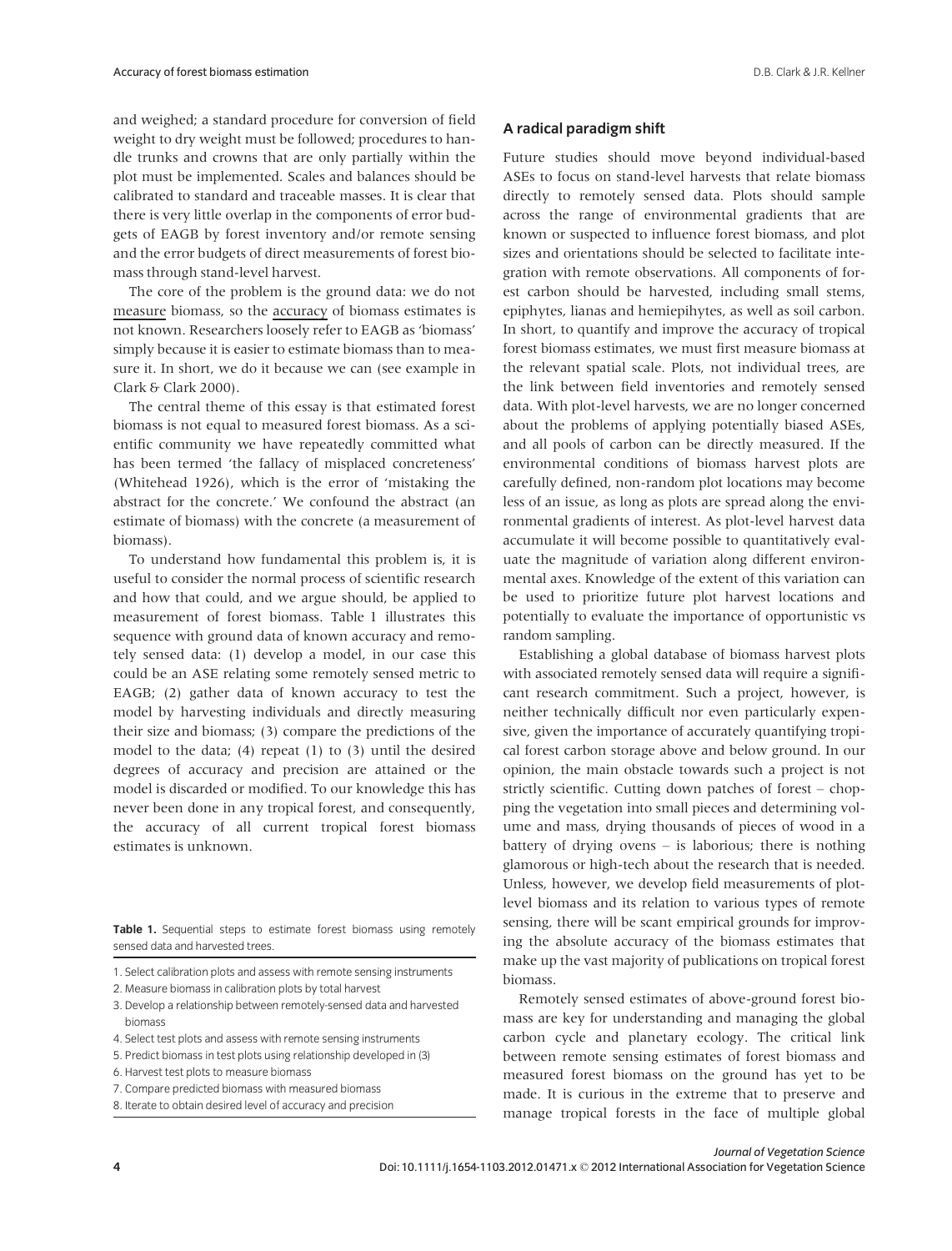threats we are advocating cutting down a tiny bit more forest. But the simple fact is that without plot-level measurements of forest biomass linked to remotely sensed observations, we will never be able to objectively assess and improve the accuracy of tropical forest biomass estimates.

#### Acknowledgements

D.B. Clark was supported during this work by NSF/LTREB 0841872 and NASA TE08-0037. We thank Greg Asner, Deborah A. Clark, Michael Huston, Deborah Lawrence and Ralph Dubayah for critical reviews of earlier drafts of this manuscript, and Michael Palmer for encouragement to develop our ideas into this paper.

### References

- Araujo, T.M., Higuchi, N. & Andrade de Carvalho, J. Jr 1999. Comparison of formulae for biomass content determination in a tropical rain forest site in the state of Para, Brazil. Forest Ecology and Management 117: 43–52.
- Asner, G.P., Hughes, R.F., Varga, T.A., Knapp, D.E. & Kennedy-Bowdoin, T. 2009. Environmental and biotic controls over aboveground biomass throughout a tropical rain forest. Ecosystems 12: 261–278.
- Asner, G.P., Powell, G.V.N., Mascaro, J., Knapp, D.E., Clark, J.K., Jacobson, J., Kennedy-Bowdoin, T., Balaji, A., Paez-Acosta, G., Victoria, E., Secada, L., Valqui, M. & Hughes, R.F. 2010. High-resolution forest carbon stocks and emissions in the Amazon. Proceedings of the National Academy of Sciences, USA 107: 16738–16742.
- Baccini, A., Goetz, S.J., Walker, W.S., Laporte, N.T., Sun, M., Sulla-Menashe, D., Hackler, J., Beck, P.S.A., Dubayah, R., Friedl, M.A., Samanta, S. & Houghton, R.A. 2012. Estimated carbon dioxide emissions from tropical deforestation improved by carbon-density maps. Nature Climate Change 2: 182–185.
- Baker, T.R., Phillips, O.L., Malhi, Y., Almeida, S., Arroyo, L., Di Fiore, A., Erwin, T., Killeen, T.J., Laurance, S.G., Laurance, W.F., Lewis, S.L., Lloyd, J., Monteagudo, A., Neill, D.A., Patino, S., Pitman, N.C.A., Silva, J.N.M. & Vasquez Martinez, R. 2004. Variation in wood density determines spatial patterns in Amazonian forest biomass. Global Change Biology 10: 545–562.
- Blair, J.B. & Hofton, M.A. 1999. Modeling laser altimeter return waveforms over complex vegetation using high-resolution elevation data. Geophysical Research Letters 26: 2509–2512.
- Brown, S. 1997. Estimating biomass and biomass change of tropical forests: a primer. Forestry paper 134. FAO, Rome, IT.
- Chambers, J.Q., DosSantos, J., Ribeiro, R.J. & Higuchi, N. 2001. Tree damage, allometric relationships, and above-ground net primary production in central Amazon forest. Forest Ecology and Management 152: 73–84.
- Chambers, J.Q., Negron-Juarez, R.I., Hurtt, G.C., Marra, D.M. & Higuchi, N. 2009. Lack of intermediate-scale disturbance data prevents robust extrapolation of plot-level tree mortality rates for old-growth tropical forests. Ecology Letters 12: E22–E25.
- Chave, J., Condit, R., Aguilar, S., Hernandez, A., Lao, S. & Perez, R. 2004. Error propagation and scaling for tropical forest biomass estimates. Philosophical Transactions of the Royal Society of London Series B 359: 409–420. DOI 10.1098/rstb.2003.1425
- Chave, J., Andalo, C., Brown, S., Cairns, M.A., Chambers, J.Q., Eamus, D., Folster, H., Fromard, F., Higuchi, N., Kira, T., Lescure, J.P., Nelson, B.W., Ogawa, H., Puig, H., Riera, B. & Yamakura, T. 2005. Tree allometry and improved estimation of carbon stocks and balance in tropical forests. Oecologia 145: 87–99.
- Chave, J., Coomes, D., Jansen, S., Lewis, S.L., Swenson, N.G. & Zanne, A.E. 2009. Towards a worldwide wood economics spectrum. Ecology Letters 12: 351-366.
- Chazdon, R.L. 2003. Tropical forest recovery: legacies of human impact and natural disturbances. Perspectives in Plant Ecology, Evolution and Systematics 6: 51–71.
- Clark, D.B. & Clark, D.A. 2000. Landscape-scale variation in forest structure and biomass in a tropical rain forest. Forest Ecology and Management 137: 185–198.
- Dubayah, R.O., Sheldon, S.L., Clark, D.B., Hofton, M.A., Blair, J.B., Hurtt, G.C. & Chazdon, R.L. 2010. Estimation of tropical forest height and biomass dynamics using lidar remote sensing at La Selva, Costa Rica. Journal of Geophysical Research-Biogeosciences 115. doi:10.1029/2009JG000933.
- Fisher, J.I., Hurtt, G.C., Thomas, R.Q. & Chambers, J.Q. 2008. Clustered disturbances lead to bias in large-scale estimates based on forest sample plots. Ecology Letters 11: 554–563.
- Friedlingstein, P., Houghton, R.A., Marland, G., Hackler, J., Boden, T.A., Conway, T.J., Canadell, J.G., Raupach, M.R., Ciais, P. & Le Quéré, C. 2010. Update on  $CO<sub>2</sub>$  emissions. Nature Geoscience 3: 811–812.
- Hamilton, A.J., Basset, Y., Benke, K.K., Grimbacher, P.S., Miller, S.E., Novotny, V., Samuelson, G.A., Stork, N.E., Weiblen, G.D. & Yen, J.D.L. 2010. Quantifying uncertainty in estimation of tropical arthropod species richness. American Naturalist 176: 90–95.
- Körner, C. 2003. Slow in, rapid out carbon flux studies and Kyoto targets. Science 300: 1242–1243.
- Laurance, W.F., Fearnside, P.M., Laurance, S.G., Delamonica, P., Lovejoy, T.E., Rankin-de-Merona, J.M., Chambers, J.Q. & Gascon, C. 1999. Relationship between soils and Amazon forest biomass: a landscape-scale study. Forest Ecology and Management 118: 127–138.
- Laurance, S.G.W., Laurance, W.F., Andrade, A., Fearnside, P.M., Harms, K.E., Vicentini, A. & Luizão, R.C.C. 2010. Influence of soils and topography on Amazonian tree diversity: a landscape-scale study. Journal of Vegetation Science 21: 96–106.
- Letcher, S.G. & Chazdon, R.L. 2009. Rapid recovery of biomass, species richness, and species composition in a forest